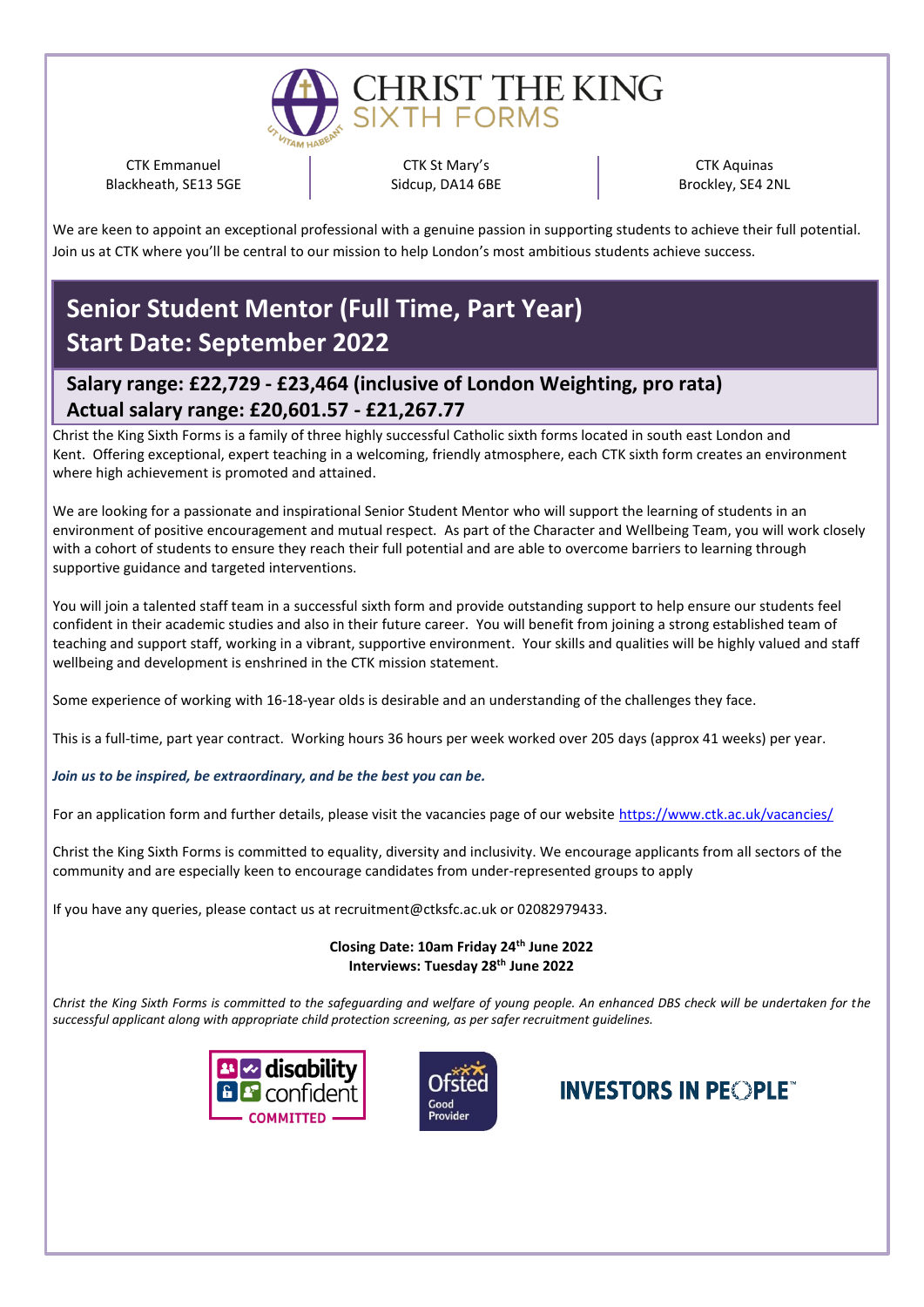

## **Job Description and Person Specification**

**Job Title:** Senior Student Mentor **Responsible to:** Assistant Principal Wellbeing and Character **Job Purpose:** To manage cohorts of students to ensure they achieve and overcome barriers of learning through interventions, challenge and support. The post holder will be responsible for the management of student progress and be required to contribute fully to the work of the whole wellbeing pastoral team. He/she will be expected to take a key role within the team to ensure all students are fully supported to achieve their full potential.

### 1. **Job Description**

#### **The main activities and responsibilities are to:**

- 1.1 To promote the Catholic ethos of the Sixth Form including the promotion of equal opportunities through tutorial activities.
- 1.2 Oversee a group of tutor groups ensuring that their attendance, welfare and wellbeing are followed up.
- 1.3 Act as a tutor/cover tutor when required by the Assistant Principal.
- 1.4 Support a planned tutorial and induction programme which enables students to understand and subscribe to the College values and ensures that they settle quickly into the Sixth Form.
- 1.5 Follow up required actions with tutors so that there is a joint up approach that places the students at the centre of all we do as a sixth from.
- 1.6 Ensure Performance Monitoring systems are an integral part of the tutorial process so that progress reviews are undertaken regularly and that tracking in relation to baseline grades, is effectively used to raise achievement.
- 1.7 To work with tutors after each Performance Monitoring reporting period to identify and tackle students who are underachieving or at risk.
- 1.8 Help support the production of tutorial resources, taking a lead role in their reproduction over the summer periods.
- 1.9 Co-ordinate liaison with parents/guardians of students and with external agencies in the area in relation to the strategic management of pastoral care, in liaison with the Assistant Principal.
- 1.10 Contribute to the promotion of wider activities, which facilitate progression, wider learning and which enrich the pastoral provision.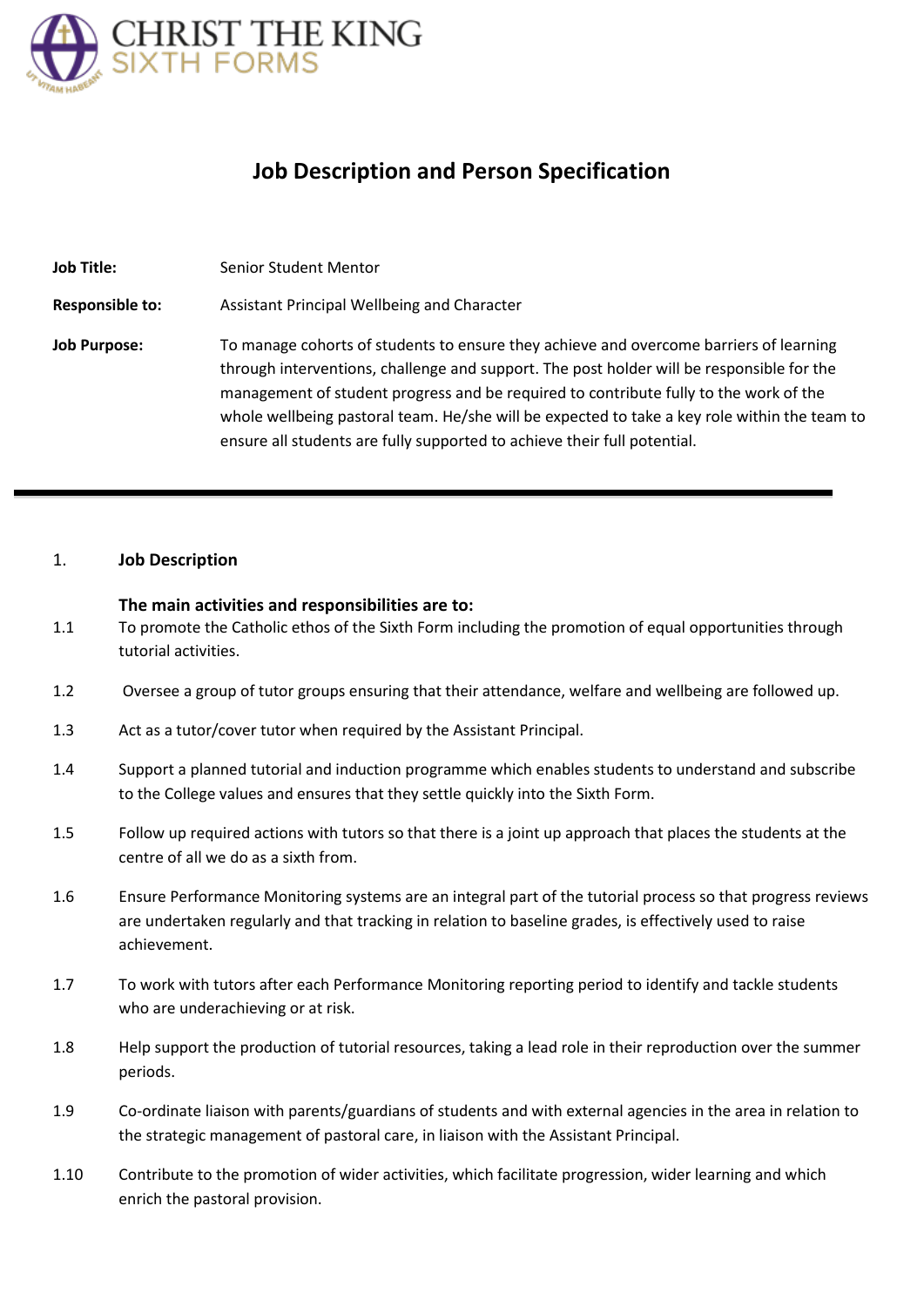- 1.11 Contribute to the development of systems to aid pastoral communications, and to be proactive in the celebrating of student success.
- 1.12 Play a major role in the student guidance teams in relation to admissions, induction and counselling activities.
- 1.13 Represent the Character and Wellbeing Team or Sixth Form as appropriate locally or nationally and promote the Sixth Form through liaison with staff in partner schools, open evenings, contact with outside agencies as appropriate and through communication with parents.
- 1.14 Keep up to date and have a good understanding of ProSoultion and other online packages and ensure they are effective used.
- 1.15 During holiday periods to provide support and guidance to the Sixth Forms most vulnerable learners through agreed catch up meetings
- 1.16 Assume responsibility for additional aspects of delivery of the overall provision, as agreed with the Assistant Principal.
- 1.17 Undertake other tasks as required by the Senior Leadership Team, after due consultation.

The responsibilities of the post will be reviewed in the light of the needs of the Sixth Form, after consultation with the post-holder.

### 2. **Person Specification/Selection Criteria**

The post-holder will be expected to have the following skills and attributes:

- 2.1 Understanding and support for the Catholic ethos of the Sixth Form.
- 2.2 A proactive approach to equal opportunities.
- 2.3 Some experience of working with children or young adults
- 2.4 Educated to degree level
- 2.5 A knowledgeable enthusiasm for the role character and wellbeing plays in ensuring students achieve.
- 2.6 Excellent communication skills and an ability to engage and motivate others; to lead by example and to support staff drawn from across the Sixth Form so that tutorial delivery meets Sixth Forms standards and is consistently delivered to a high standard across the pastoral area.
- 2.7 Experience, knowledge and ability to design, plan, implement and evaluate tutorial provision.
- 2.8 Knowledge and understanding of guidance processes as they relate to students pre-entry, on course and at exit so that students are engaged and fully supported in their progress.
- 2.9 Ability to produce a range of imaginative and varied tutorial teaching materials and documentation for use by a range of staff.